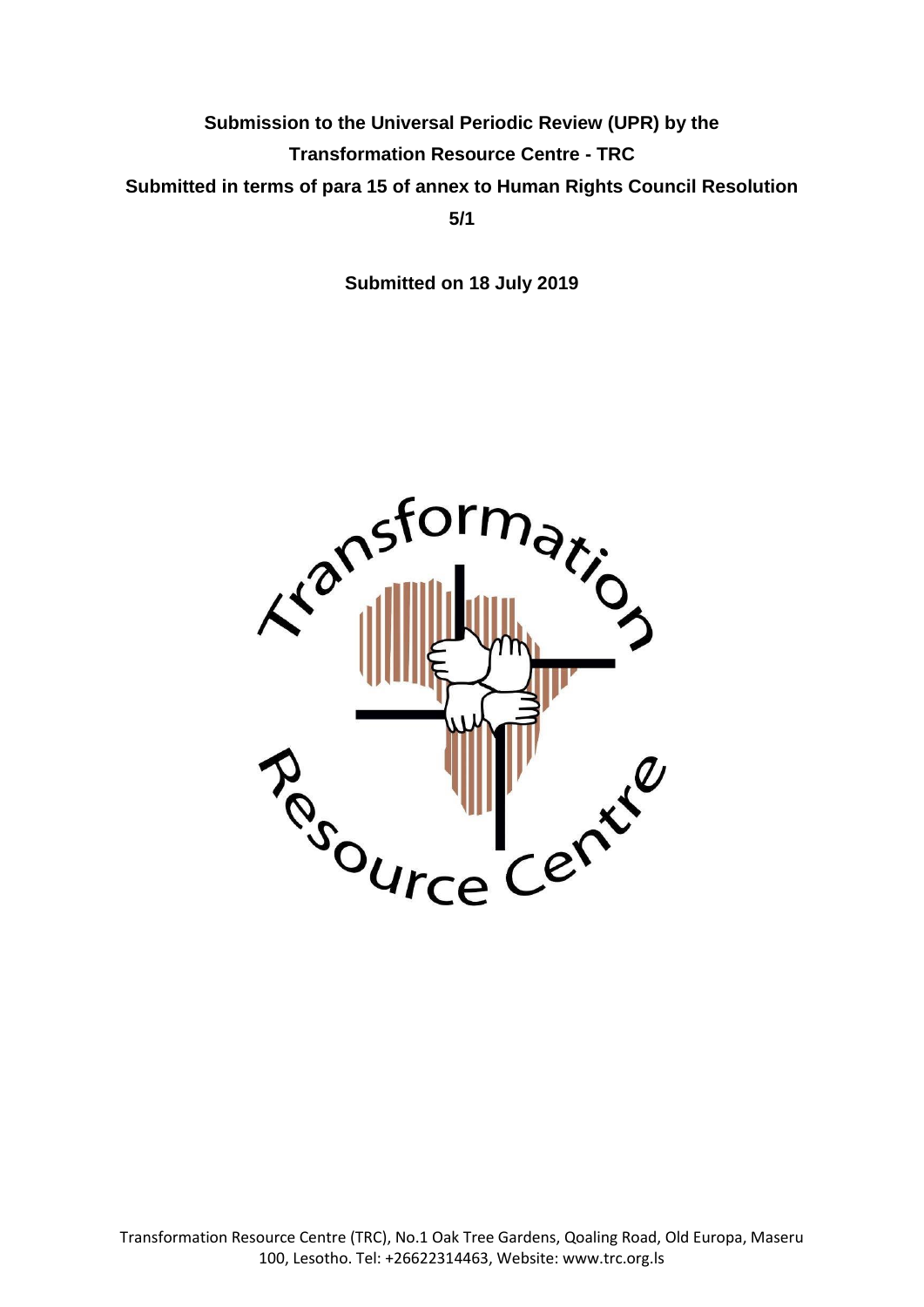# **CSOs involved in this Report:**

- 1. Transformation Resource Centre TRC
- 2. She-Hive
- 3. Sentebale
- 4. Catholic Commission for Justice and Peace CCJP
- 5. Lesotho Council of Non-Governmental Organisations LCN
- 6. Lesotho National Federation of Organisations of the Disabled LNFOD
- 7. Saviours of Lesotho Dams SOLD
- 8. Development for Peace Education DPE
- 9. Lesotho Teachers association LTA
- 10.Lesotho Teachers Trade union LTTU
- 11.Independent Democratic Union IDUL
- 12.Lesotho Nursing Association LNA
- 13.Maseru Women Senior Citizens MWSC
- 14.National University of Lesotho Students Representative Committee
- 15.Lerotholi Polytechnic Students Representative Committee
- 16.MATRIX (LGBTI)

# **I. INTRODUCTION**

- 1. This is a joint submission by Transformation Resource Centre (TRC) and other Civil Society Organisations (CSOs), a list of which is annexed hereto, to the UN Human Rights Council in relation to Lesotho's third Universal Periodic Review (UPR) which is due in January/February 2020.
- 2. TRC is a non-governmental organisation registered as such under the Societies Act of 1966. It is an ecumenical resource centre dedicated to promotion and protection of human rights, good governance, and advocates for justice, peace and participatory development in Lesotho.

# **II. CONTEXT OF THE REPORT**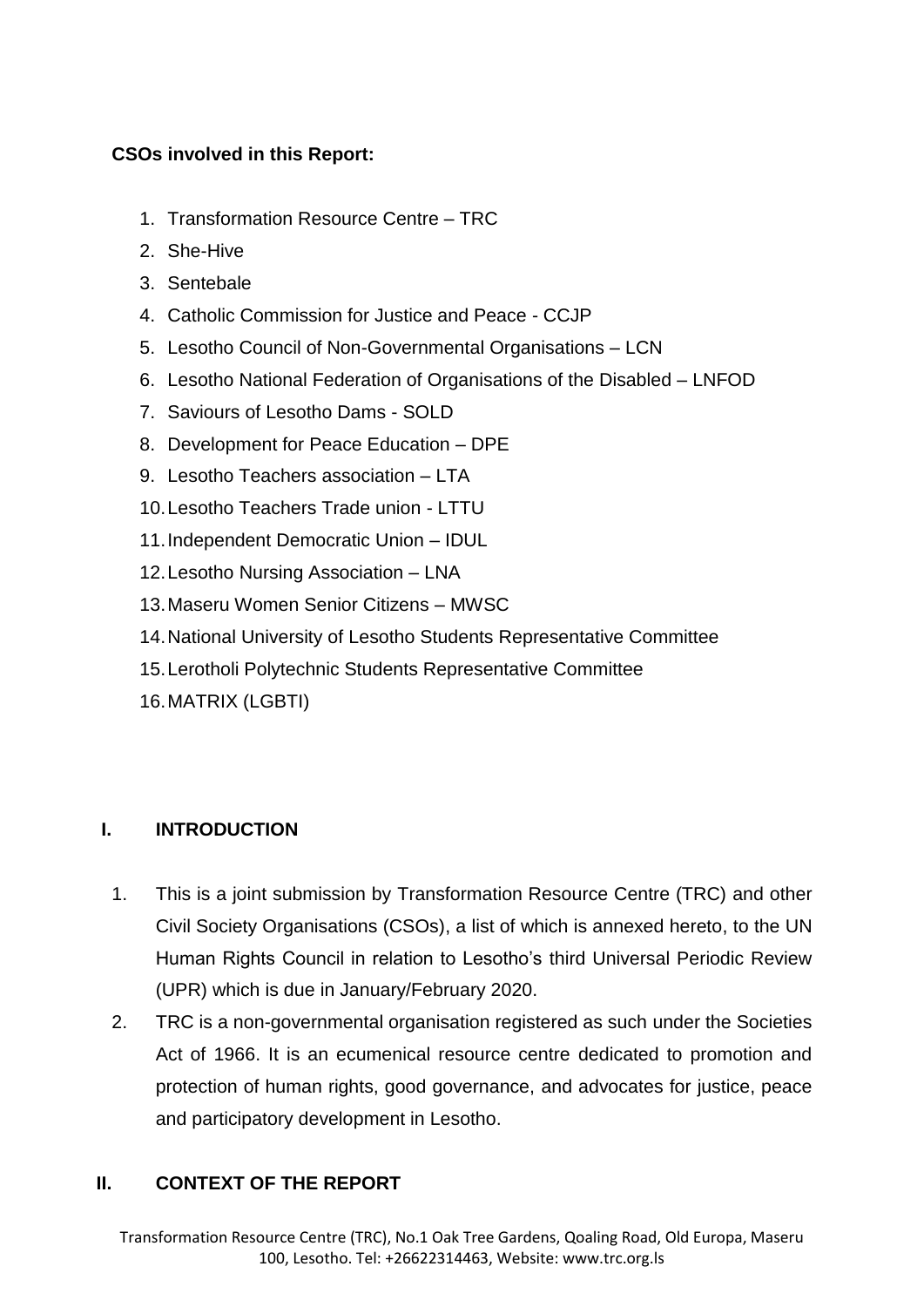- 3. This report examines the government of Lesotho's compliance with its human rights obligations to respect, protect and promote human rights in the Kingdom of Lesotho in accordance with customary international law as well as human rights instruments to which Lesotho is a party. It contains information on the follow-up to recommendations made in the last UPR cycle (2015) and highlights the human rights situation in Lesotho since then. It also suggests recommendations to be made to the government of Lesotho in order improve human rights protection in Lesotho.
- 4. The coalition of CSOs which compiled this report acknowledge the legislative and policy frameworks adopted towards protection of human rights in Lesotho. However, they are of the opinion that Lesotho has not implemented majority of the supported recommendations made in the previous cycle. The following specific areas are covered in this report: equality and non-discrimination, torture and police brutality, fair trial, access to justice and independence of the judiciary, freedom of association and assembly, health, property, work, education and rights of children.

#### **III. KEY HUMAN RIGHTS ISSUES AND AREAS OF CONCERN**

#### *Equality and freedom from discrimination*

5. Following the 2015 review, nine countries, recommended that Lesotho must consider lifting/withdrawing its reservation to article 2 of the UN Convention on Elimination of All forms of Discrimination Against Women (CEDAW). <sup>1</sup> Lesotho noted this recommendation. However, to date no efforts or deliberations at all levels of government including parliament or cabinet have been made in order to adopt the country's stance in relation to this recommendation. This is so despite the negative effect this reservation has had to equality and non-discrimination of women in Lesotho as illustrated in the case of *Senate Gabasheane Masupha v Magistrate Berea & Others*,<sup>2</sup> in which the Constitutional Court, basing itself on this reservation and section 18(4)(c) of the Constitution of Lesotho dismissed an application which sought to nullify section 10 of the Chieftainship Act, 1968 which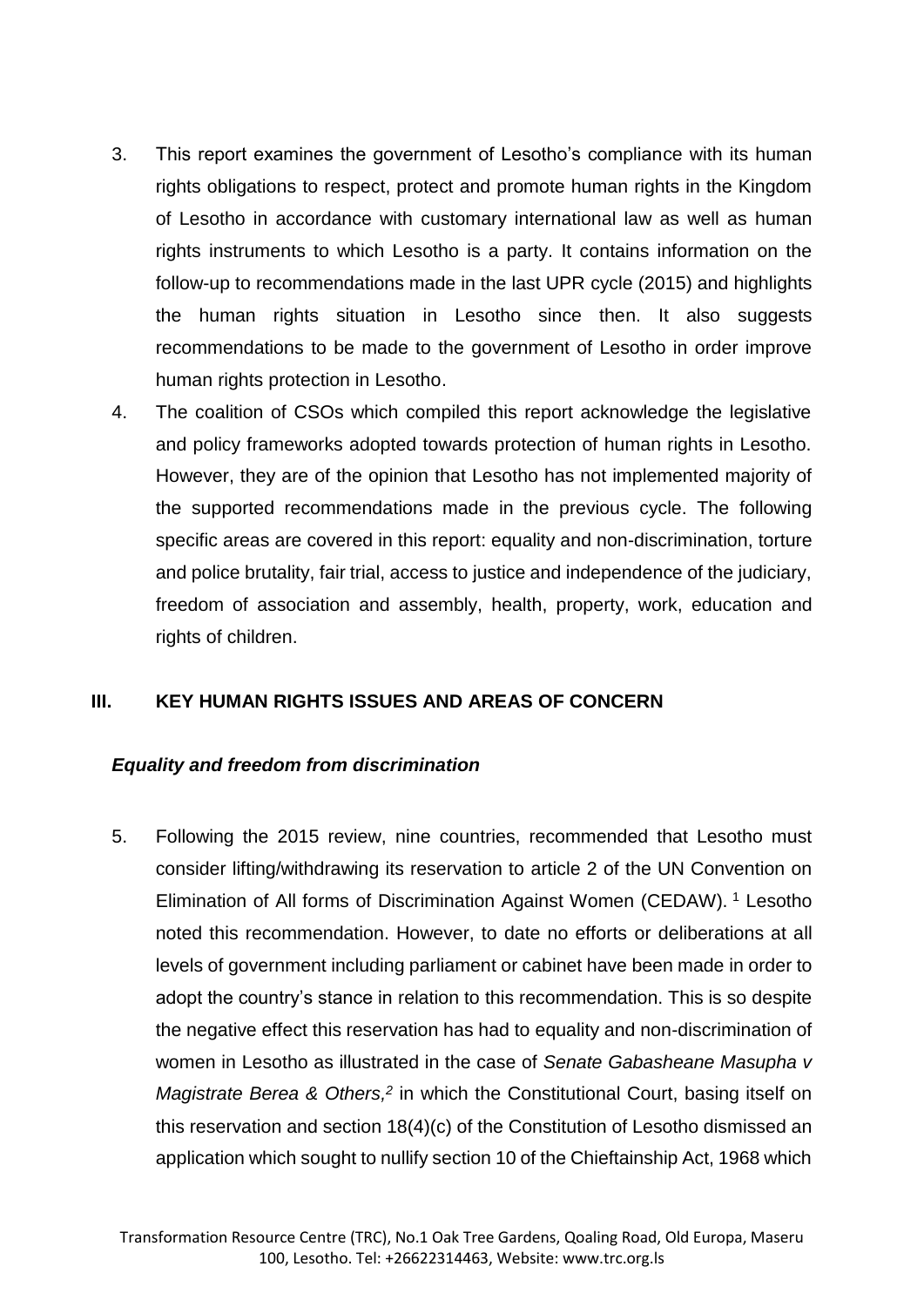limits succession to chieftainship to first born male children to the exclusion of female children.

- 6. Lesotho supported the recommendation to change its legal framework by domesticating CEDAW, changing discriminatory laws and including in the Constitution and other laws, provisions prohibiting discrimination against women in matters such as adoption, marriage, divorce, devolution of property, burial and death.<sup>3</sup> As stated in the above paragraph, it is noted with concern the government of Lesotho has not implemented this recommendation and has not made any effort to amend section 18(4)(c) of the Constitution as well as section 10 of the Chieftainship Act, 1968 which discriminate women on the basis of custom.
- 7. Because violence against women has been categorised as a form of discrimination, a recommendation was made that Lesotho must prioritise enactment of the Domestic Violence Bill into an Act of parliament, to prevent domestic violence including sexual violence and to investigate and punish such acts. Despite having supported this recommendation, to date the Bill has not been passed into an Act of Parliament while acts of gender-based violence continue to take place.
- 8. The recommendation to align customs and attitudes with international obligations to eliminate discrimination against women also received Lesotho's support.<sup>4</sup> This recommendation has not been implemented in as much as vulnerable groups such as persons with disabilities as well as sexual and linguistic minorities in Lesotho continue to face discrimination based on attitudes and customary practices.
- 9. Despite research and acknowledgement in the National Policy for Older Persons 2014 that elderly persons constitute about 8 percent of the overall population in Lesotho, they continue to face discrimination and the government has not adopted laws aimed at protecting them from such discrimination. The traditional mind-set of respect, support and protection of older persons has changed and they have become victims of discrimination, violence and harmful practices. In the absence of law to prevent such, elder people in Lesotho are mistreated in various ways including omission (neglect) and commission (physical, psychological, financial or other material maltreatment). Due to the laws and practices that discriminate women in general, elderly women suffer more discrimination in that they become victims of property grabbing and have become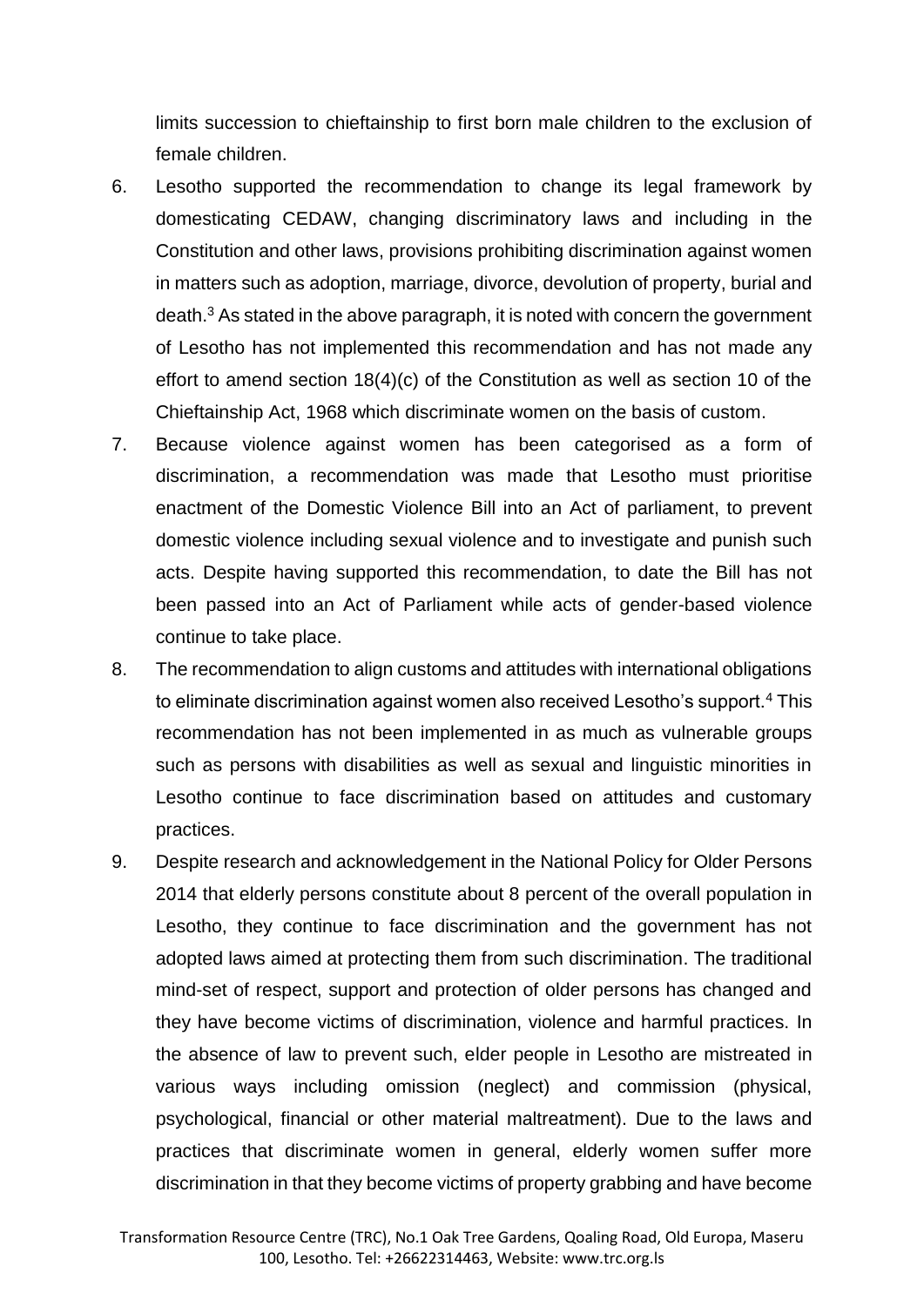easy targets for a number of criminal activities including rape, violence and theft. Older women are also often accused of witchcraft and this has led to violence against them and murder.

- 10. In various international fora, Lesotho has acknowledged the existence of minority ethnic groups such as Baphuthi, Xhosas and Matebele in some parts of the country thus discarding the long-standing perception that Basotho are a homogenous nation. However, the government has not adopted any laws or policies aimed at preserving the minority cultures and languages. For instance, in terms of the Constitution, official languages are Sesotho and English only, thus leading to assimilation of the minorities into the majority Sesotho-speaking community.
- 11. While the Constitution of Lesotho lists prohibited grounds of discrimination, the list does not include sexual orientation. Over and above this, there is also no legislative framework for protection of the LGBTI community. This omission leads to discrimination of various forms including denial of access to healthcare services, targeted assaults by the police, non-recognition of their unions as lawful marriages and their prohibition to adopt children. Discrimination in accessing healthcare services has led to high prevalence of HIV and other sexually transmitted infections (STIs) amongst the LGBTI community and spread of such in the entire country. There is also discrimination against inter-sexed children whom at birth, are subjected to sex-reassigning and consequently a number of complications when such a child is older. Due to lack of legal protection, LGBTIs are also direct victims of domestic violence, denial of rights within their families, social exclusion and being forced into conventional marriages and initiation schools amongst others.
- 12. Persons with disabilities face discrimination in different forms including lack of employment opportunities, access to justice, as well as lack of inclusion and accommodation in education.
- 13. TRC, LNFOD, MATRIX and MWSCA suggest the following recommendations to the Government of Lesotho:
	- a) To amend the Constitution and repeal section 18(4)(c) which allows discrimination on the basis of customary law, to include disability and sexual orientation as prohibited grounds of discrimination and also include minority languages as official languages in Lesotho;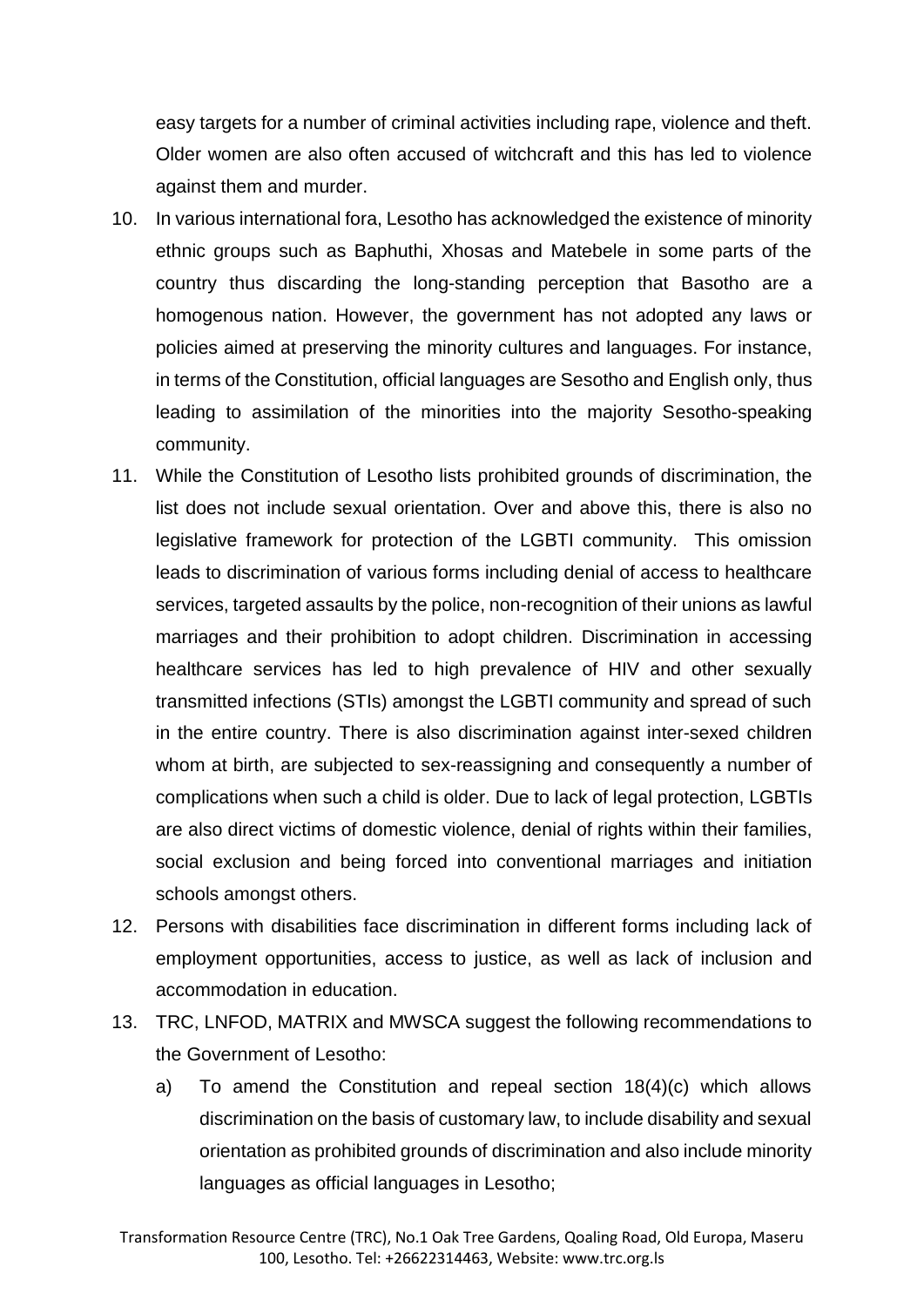- b) To enact a law aimed at protection of elderly people in Lesotho;
- c) To pass the Domestic Violence Bill into an Act of Parliament and
- d) To pass the Disability Equity Bill into an Act of Parliament.

### *Access to justice, equality before the law and independence of the judiciary*

- 14. Lesotho supported seven out of eight recommendations relating to justice and noted one. The supported recommendations were to the effect that Lesotho must align its domestic laws with the Rome Statute of the  $ICC$ ,<sup>5</sup> implement the Maseru Facilitation Declaration and Maseru Security Accord,<sup>6</sup> hold peaceful, free and fair elections<sup>7</sup> call for international technical assistance and also consider benefiting from countries that have succeeded in reforms to improve the functioning of justice, $8$  carry out national reforms to ensure independence of the judiciary<sup>9</sup> and review minimum age of criminal responsibility.<sup>10</sup>
- 15. Majority of these recommendations have been implemented except for those relating to reforms and ensuring independence of the judiciary. The reforms process has been going on for longer than it was anticipated in the roadmap.
- 16. With regard to independence of the judiciary, since 2015 the executive has taken advantage of the Prime Minister's excessive constitutional powers to temper with independence of the judiciary. This has been done through politically motivated appointments and removals of the Chief Justice and the President of the Court of Appeal on the basis of politically motivated charges which have taken place with the change of two regimes since 2015. In 2019 when this report was submitted, President of the Court of Appeal had been served with a letter calling on him to show cause why he cannot be suspended while the substantive Chief Justice has been on suspension since May 2018. The same President of the Court of Appeal had been dismissed upon controversial charges and later reappointed when the political regime changed. This thus clearly shows that such appointments and dismissals are purely meant to serve political interests.
- 17. The political interference with the judiciary has led to stifling of the wheel of justice in Lesotho as the Court of Appeal is often dysfunctional in that some scheduled sessions have been cancelled, to the detriment of litigants, some of whom are in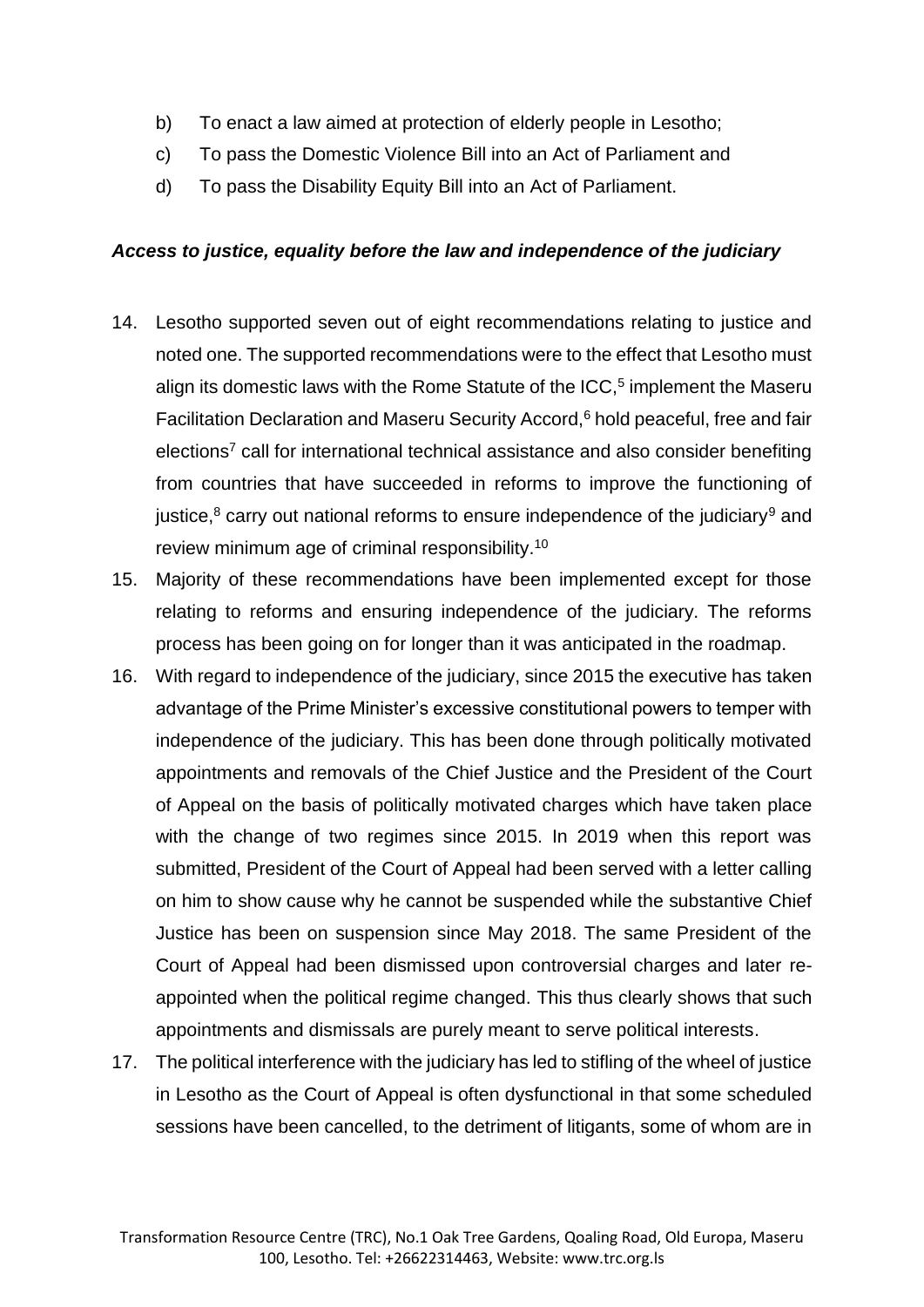detention, including two who are currently on death row. Due to these factors, the nation has lost confidence in the judiciary.

- 18. Access to justice and attainment of fair trial have also been hampered by the fact that cases of domestic violence are often treated in a cavalier manner in that victims are told to make peace with the perpetrators without the perpetrators being taken before the courts of law. This is normally done by the Child and Gender Protection Unit (CGPU) of the Lesotho Mounted Police Service (LMPS).
- 19. People with intellectual and psychosocial disabilities were previously denied legal capacity on the basis of their mental capacity as they were regarded as incompetent to give evidence in court. However, TRC welcomes the Constitutional Court in the case of *Koali Moshoeshoe & Others v Director of Prosecutions & Others* in which the court declared section 219 of the Criminal Procedure and Evidence Act (CP&E) 1981 unconstitutional.<sup>11</sup> The challenge which remains however, is that following the judgment, no measures have been put in place to accommodate persons with disabilities within the criminal justice system, hence they remain targets of criminal activities including sexual abuse and violence.
- 20. TRC has also noted that there are no means of ensuring protection of victims of crime and in many cases suspects are granted bail to the detriment of such victims.
- 21. TRC therefore suggests the following recommendations to the government of Lesotho:
	- a) To speed up the reform process as the justice sector forms part of such process and to ensure that the process leads to curtailing excessive executive powers on the appointment and removal of members of the judiciary in order to ensure independence, effectiveness and accountability of the judiciary;
	- b) Appointing court intermediaries, similar to those employed in the Children's Court in order to ensure accommodation and access to justice for persons with intellectual and psychosocial disabilities.

#### *Right to life and freedom from torture*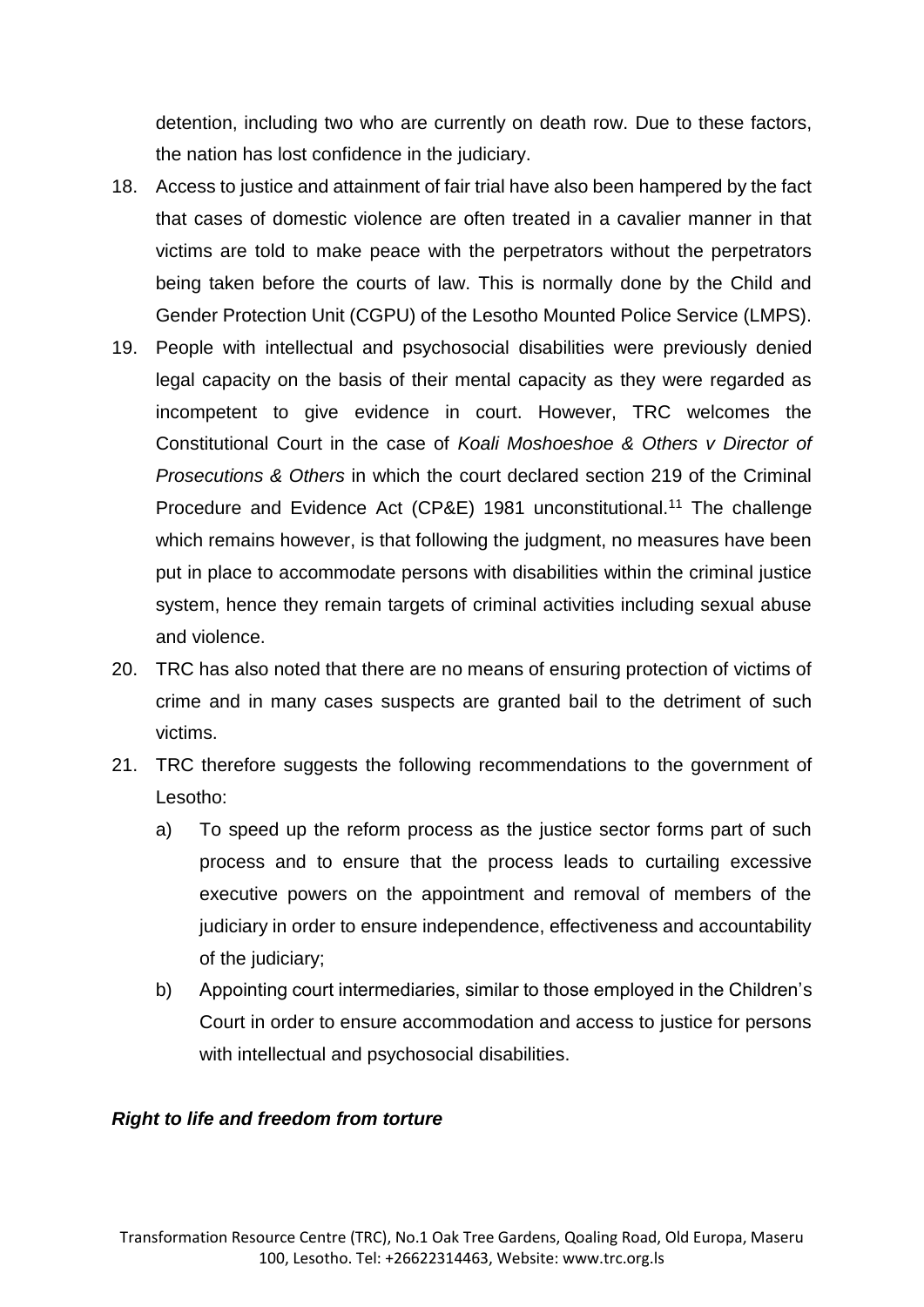- 22. Lesotho supported the recommendations to domesticate the UN Convention Against Torture  $(CAT)$ ,<sup>12</sup> by adopting laws which criminalise torture and consequently investigating and prosecuting allegations of torture and other cruel, inhuman and degrading treatment. It also supported the recommendation to ratify the Optional Protocol to CAT (OPCAT).<sup>13</sup>
- 23. Despite support of these recommendations, Lesotho has not implemented any of them. It has not ratified OP-CAT, State Party Report to the Committee Against Torture has not been submitted, CAT has not been domesticated, there is still no anti-torture legislation, perpetrators of torture are not punished and its victims are without redress.
- 24. As a result of absence of a comprehensive legal framework, many acts of torture as well as police and military brutality have since 20015 taken place in Lesotho. For instance, from January 2017 to June 2018, a total of 22 people died at the hands of police, some in custody and others during arrests and protests.
- 25. Amongst the many cases of police brutality are the cases of one Katiso who was assaulted at Police Head Quarters on suspicion of stealing from a security company in which he is employed.
- 26. In 2017 a group of young men of Koro-koro were assaulted by the police on their way to a funeral. The following morning one of them was found dead. His corpse was found lying at a nearby cemetery with a large wound on the head and his facial skin ripped off. A post-mortem report suggested that his face was ripped off in an attempt to remove a bullet from his skull. It is therefore suspected that he had been shot the previous night, the police took his body, removed the bullet and abandoned it at the cemetery. Since then, no investigations and prosecution relating to his death have been made.
- 27. In 2018 villagers of Kao who were dissatisfied with failure of the mining company in their region, to fulfil its promises of employment and development launched a protest during which many of them were assaulted by the police and one Terene Pitae was shot dead during the protest.
- 28. On 27 December 2018 the police raided the village of Ha Shishila and assaulted about 64 men of that village on allegations that one of them had fought with a police officer over a girlfriend at a public bar the previous day. One Poshoane was severely assaulted by the police with sticks and stones as a result of which he died.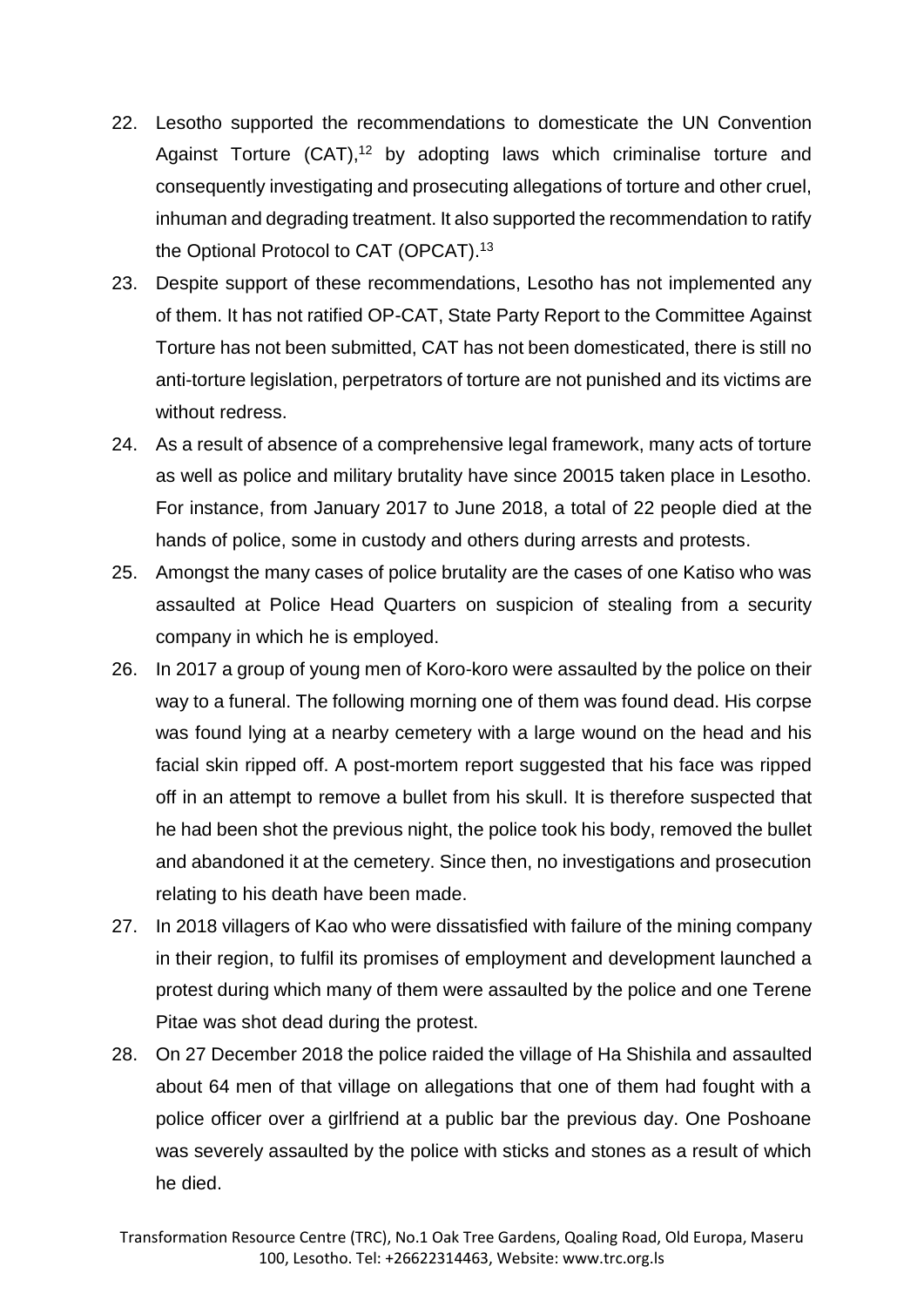- 29. On 11 January 2019, one Sempe Molapo was assaulted by the police at his home and when his father and brother tried to intervene, they were also assaulted. Molapo was taken to the hospital by the same police and was pronounced dead on arrival.
- 30. On 16 February 2019, two men of Qacha's Nek, Mongali and Sekhonyana were found dead in a police cell at Hlotse Police station. A post-mortem report suggested that they were suffocated to death.
- 31. A common feature in the above and other similar cases is that no investigations and criminal proceedings have been taken against the perpetrators.
- 32. On 22 February 2019 TRC, Amnesty International and Southern African Human Rights defenders issued a joint statement calling on the Lesotho authorities to ensure independent investigations of cases of torture and murder which were committed in Kao. However, to date no investigations have been made.
- 33. Members of the public have also been assaulted and killed by the Military. Many of these acts took place in the district of Qacha's Nek wherein soldiers have been deployed to oversee law and order, which is ordinarily a function of the police. For instance, on the 4<sup>th</sup> April 2016 Mrs. Mamoleboheng (Puseletso) Besele of Lebakeng in Qacha's Nek district was transferred by her chief to the soldiers at Ha-Molomo Military Base to deal with civil matters within Mrs. Besele's family. Soldiers intervened by beating her with a spade, a knobkerrie and a sjambok. Post-mortem examinations revealed severe damages on kidneys, womb and bladder as the cause of her death. Case Number: Qacha's nek RCI 13/03/16.
- 34. The government is also failing to stop the violence amongst the Famo music gangs which has been taking place in the district of Mafeteng and in South Africa for a long time, before the 2015 review to date. These acts of violence have resulted in brutal deaths of members of the gangs, members of their families and other villagers. Some men in these villages have deserted their families and gone into hiding. In their absence women, children and elderly people become victims of murder. In one village, *Rothe, Mafeteng*, a widow was brutally killed at night in front of her two children, a son aged fourteen (14) years and a daughter of six (6) years, because the husband was dead, no one was around to protect them; and the police arrived around dawn the following day.<sup>14</sup>
- 35. The following recommendations are suggested for the Government of Lesotho: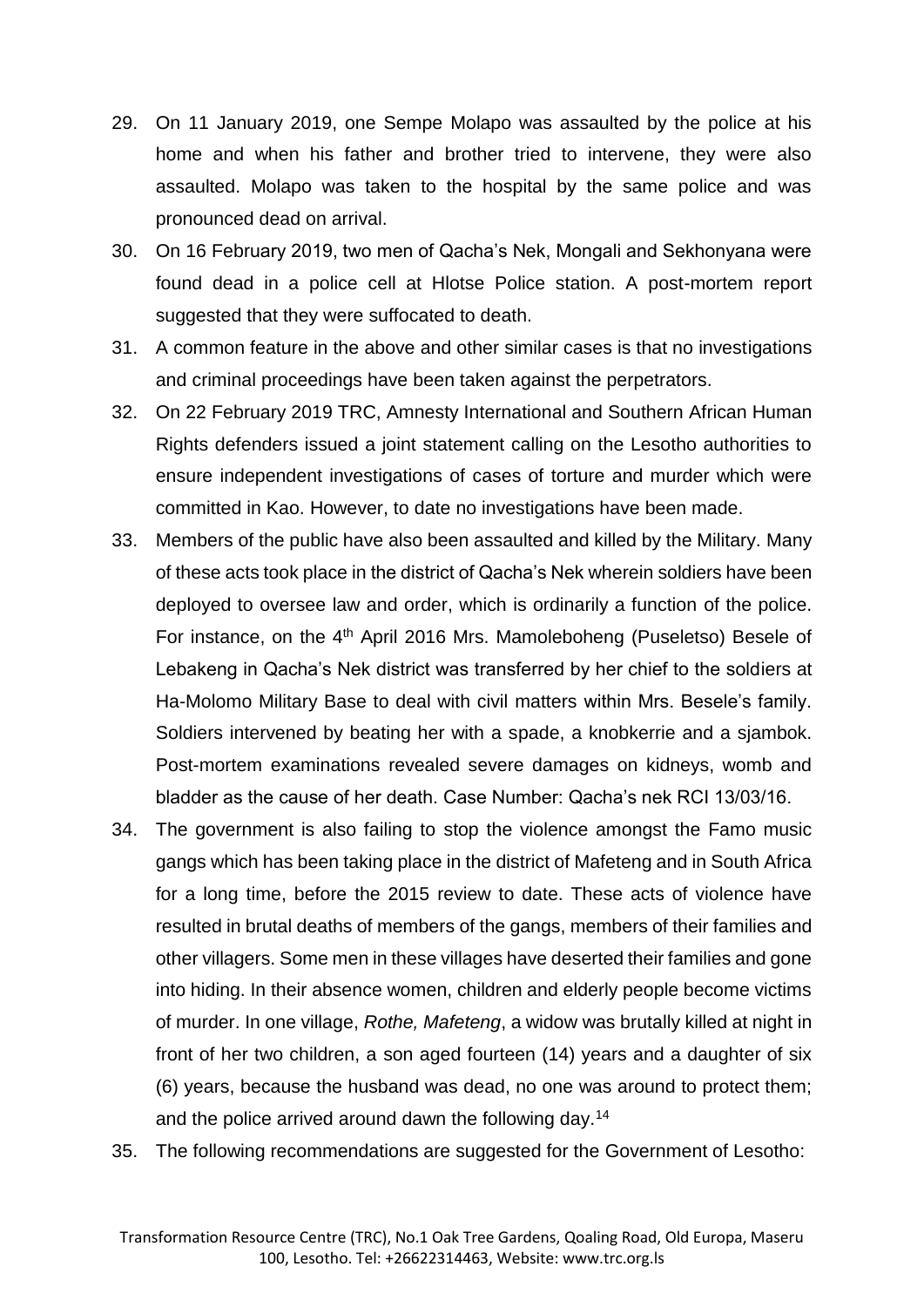- a) Domestication of CAT through enactment of an anti-torture legislation
- b) Ratification of OP-CAT
- c) Submission of initial report on implementation of CAT
- d) Investigation, prosecution and punishment of perpetrators of torture and other cruel, inhuman and degrading treatment
- e) Provision of redress including rehabilitation, victims of torture and members of their families

### *Freedom of association and peaceful assembly*

- 36. Regarding these rights, Lesotho received and supported two recommendations to align national laws with international standards<sup>15</sup> and to ensure that the Public Processions and Meetings Act, then Bill, does not adversely affect these rights.<sup>16</sup>
- 37. Despite having shown support to these recommendations, freedom of association and peaceful assembly are unduly limited. The Public Processions and Meetings Act gives the police excessive powers including the discretion to give permits for processions and meetings. This discretion has been unduly influenced and permission sometimes withheld on political grounds.
- 38. In other instances, protestors or those given a permit to assemble are beaten or treated in violence by the police. For instance, on 12 April 2017, university students at IEMS were charged before the Maseru Magistrate Court with contravention of section 7(1)(e) of the Act in that they attended and or took part in a meeting which they "were not permitted" to so attend.
- 39. The Public Service Act prohibits formation of trade unions by public servants thereby stifling their ability to negotiate with the employer and or strike.
- 40. In this regard, the following recommendations are suggested to the government of Lesotho:
	- a) Amendment of the Public Processions and Meetings Act, 2010 to replace the duty to apply for permit with the duty to "notify" the police about an intended procession or meeting.
	- b) To amend the Public Service Act to allow civil servants to unionise.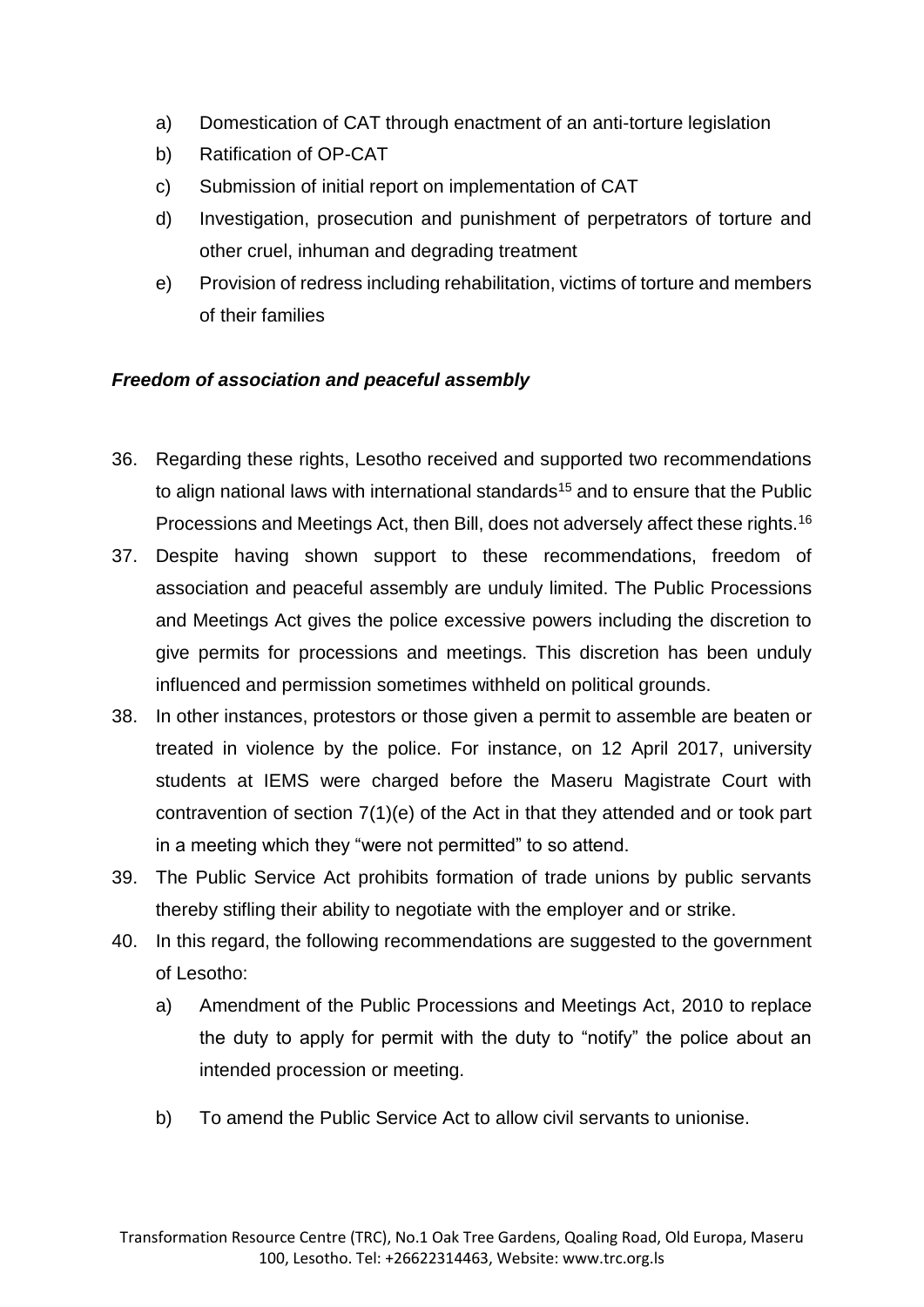### *Right to health*

- 41. Lesotho accepted recommendations to combat poverty,<sup>17</sup> prevent HIV,<sup>18</sup> and improve access to healthcare services. 19
- 42. However, Lesotho is failing to protect the right to health and bring down the high mortality rate which is among other reasons, brought by unplanned pregnancies and street-abortions (abortions done in and at secret places because abortion is criminalised by section 45 of the Penal Code Act.<sup>20</sup> In a newspaper interview on 15 September 2018, Health Minister Mr Nkaku Kabi stated that Lesotho's only referral hospital, Queen 'Mamohato Memorial Hospital is experiencing overcrowding and no longer accepting patients. He acknowledged such overcrowding is mainly caused by illegal and incomplete abortions as some of their wards are filled with patients whose lives are at risk because of such.
- 43. Enjoyment of sexual and reproductive rights is also hampered by unavailability of contraceptives in church-based health centres which are majority in the country.
- 44. Linked to poor service delivery by healthcare givers including nurses is scarcity of facilities in hard to reach areas, shortage of staff and unconducive work environment which risks the occupational health and safety of the nurses. Failure to provide necessary equipment in all health facilities as well as overcrowding of such facilities also puts the nurses at the risk of legal suits in case of any loss, damage or suffering as a result of services provided in such circumstances.
- 45. TRC and the Nursing Association of Lesotho therefore suggest the following recommendations to the government of Lesotho:
	- a) Decriminalisation of abortion and enactment of laws to regulate it.
	- b) Decentralisation of healthcare services
	- c) Establishment of a Health Commission through an Act of Parliament for it to regulate healthcare profession instead of it being left in the purview of the Public Service Commission due to the peculiar needs of this profession
	- d) Increase of the Budget to the Ministry of Health in order to improve implementation of the right to health by amongst others employing specialised medical practitioners, ensuring the welfare of medical practitioners during practice, and make provision for their early retirement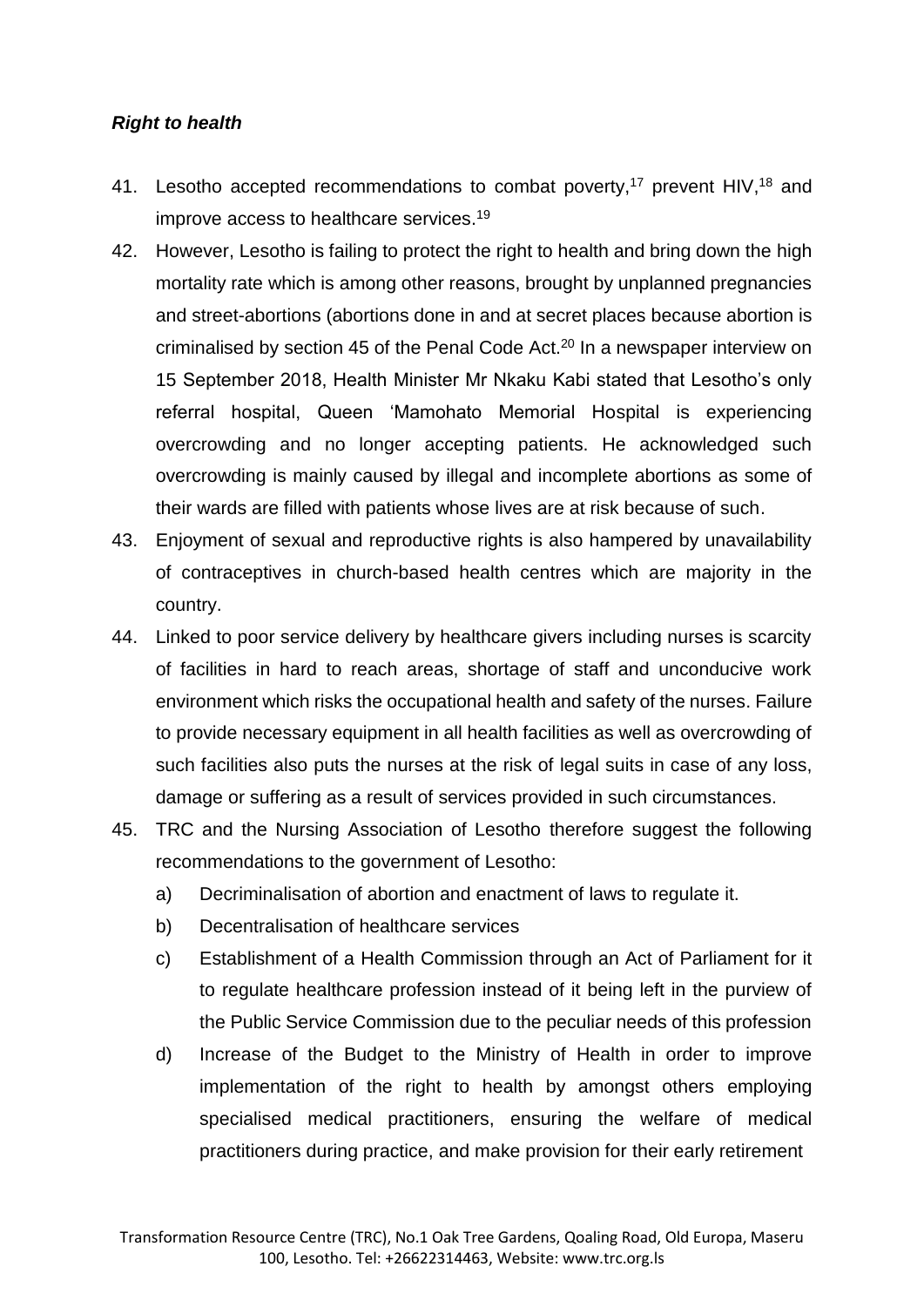# *Right to property and enjoyment of natural resources*

- 46. The rights of individuals and communities affected by the Lesotho Highlands Water Project (LHWP) have been violated by the Lesotho Highlands Development Authority (LHDA) in various ways including denial of participation in the decision-making processes affecting expropriation of their land and other property, insufficient compensation, delayed payment of compensation with no interest upon payment and failure to compensate them for loss of communal property.
- 47. While the land and other properties expropriated could last the residents a lifetime, the compensation period by LHDA has been limited to 50 years.
- 48. Because of resettlement that was not thought through members of these communities are amongst the poorest in Lesotho as there were also no capacity building programmes when they were moved from a life of farming to cash-based life.
- 49. The LHWP has led to degradation of life as well as the natural environment in the affected areas.
- 50. TRC and Survivors of Lesotho Dams (SOLD) therefore suggests the following recommendations for the government of Lesotho:
	- a) Adoption of comprehensive compensation policies and laws to guide compensation which considers, the rights of affected communities and individuals
	- b) Carry out both environmental and social impact assessments before engaging in development projects
	- c) Revisit the 50 years compensation offer and increase it to 90 years
	- d) Improve public participation in development activities to ensure that affected people give informed consent to expropriation of their property and also benefit from such developments.

### *Right to work*

51. There is an alarmingly high unemployment rate in Lesotho.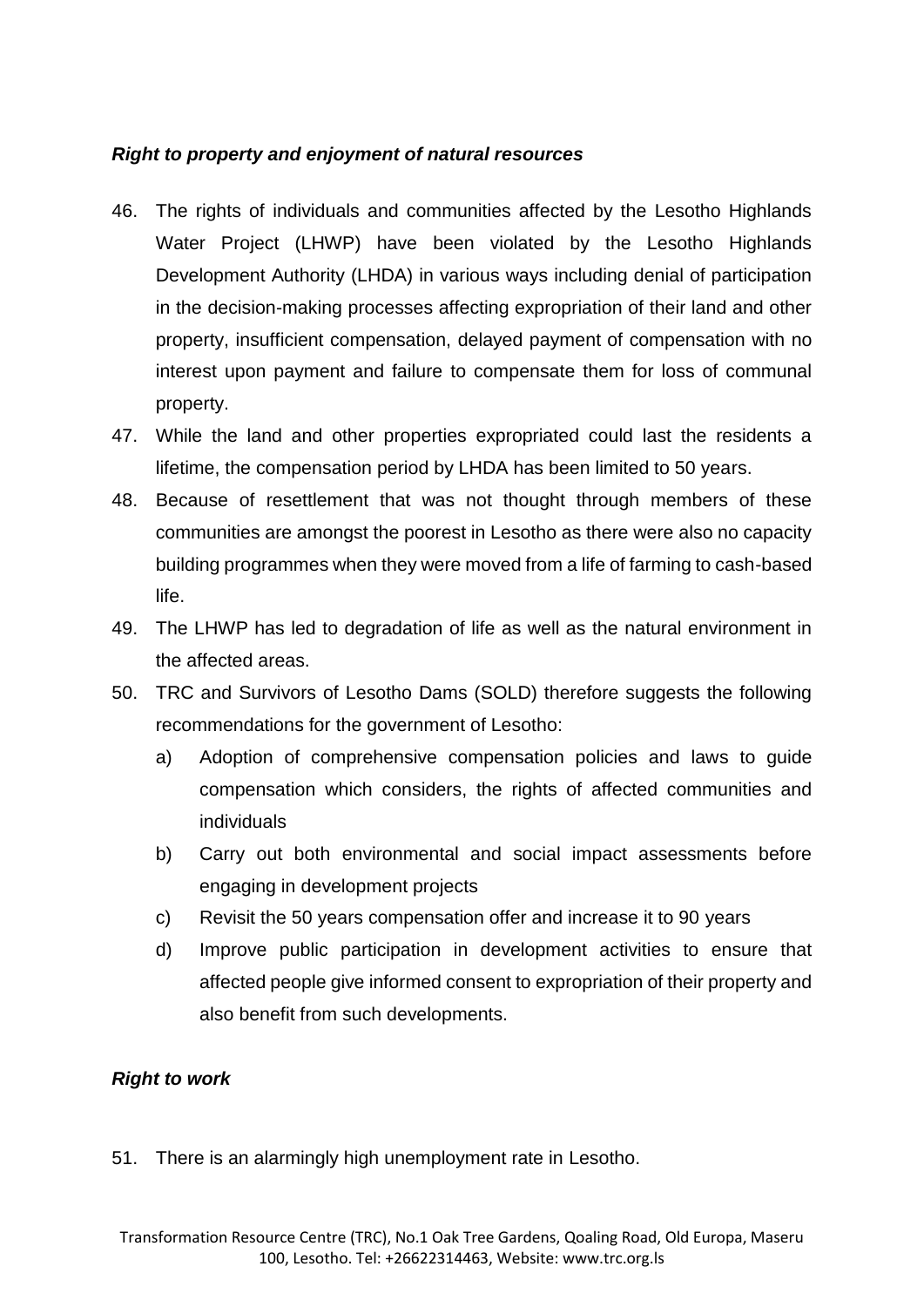- 52. There is discrimination against factory workers when it comes to conditions of employment, in particularly pregnant women. They are given 6 weeks unpaid maternity leave unhealthy and very unfair on the welfare of the new mothers and the new born babies.
- 53. The following recommendations are therefore suggests for the government of Lesotho:
	- a) Improvement of employment opportunities for all without discrimination of whatever nature including political opinion, disability etc
	- b) Improvement of working conditions of the factory workers

# *Right to education*

- 54. Lesotho supported the recommendations to ensure gender equality in education, access to education in hard-to- reach areas and inclusive education for learners with disabilities.
- 55. Although Lesotho has tried to implement these recommendations, challenges with regard to learners with disabilities, herd boys and children from poor families still remain.
- 56. Despite its obligation under the Convention on the Rights of Persons with Disabilities (CRPD) to ensure inclusive education and reasonable accommodation of learners with disabilities in mainstream schools, the challenge is that the buildings, including those constructed after ratification of the CRPD and support of these recommendations are no accessible to learners with physical disabilities. Furthermore, teachers are not trained in inclusive education and as such for instance, many of them cannot communicate in sign language nor use brail to accommodate learners with hearing and visual disabilities.
- 57. The school dropout remains high due to factors such as pregnancy, child marriage, going to initiation school, lack of funding to study and unfriendly environment for LGBTI learners.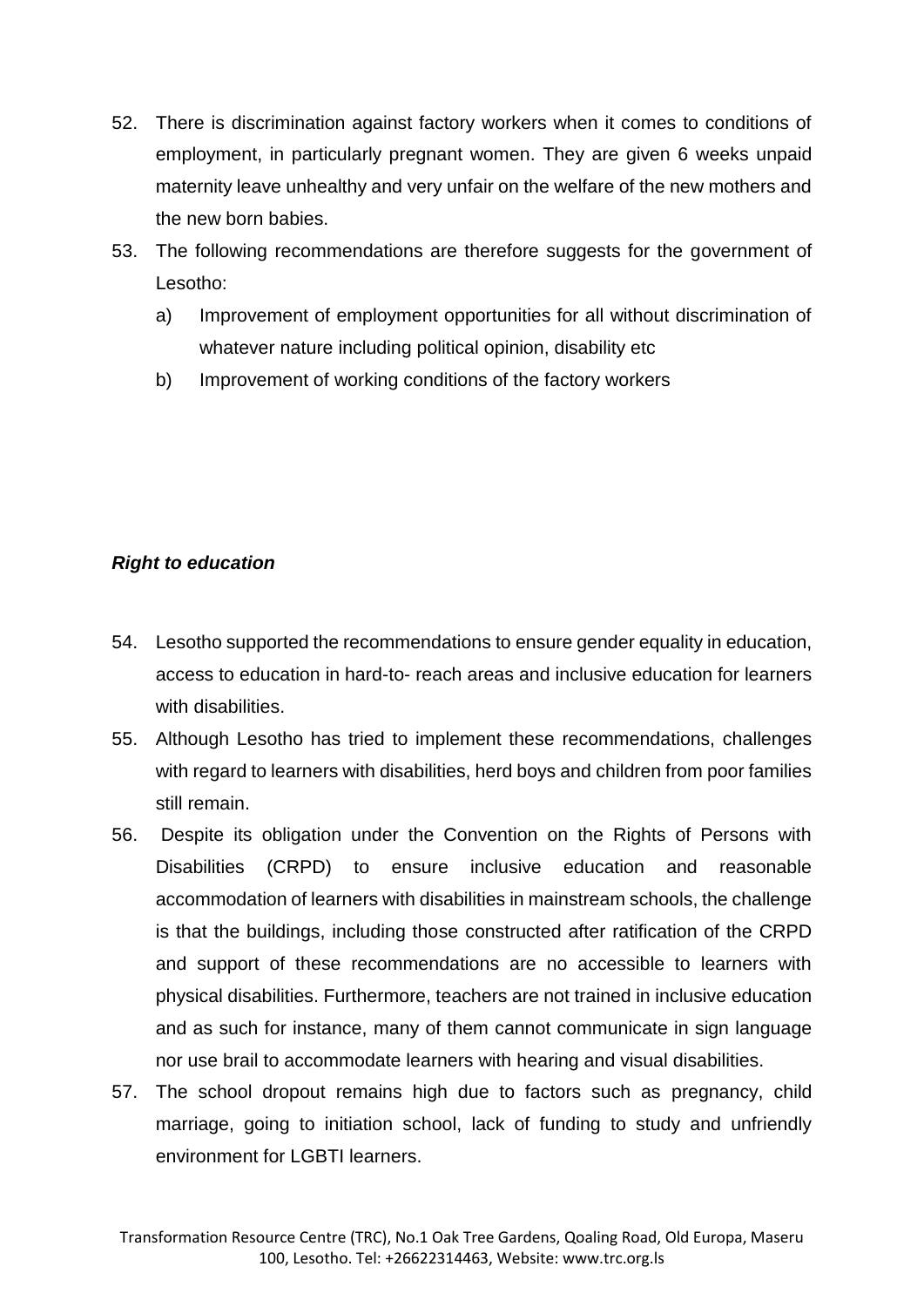- 58. The other challenge regarding implementation of the right to education is that the teachers are overloaded as the teachers-student ratio does not conform to international standards.
- 59. Lesotho has introduced a new curriculum but failed to provide resources to support the teachers in implementing such. This has thus affected the quality of education that is being offered. Furthermore, teachers are not trained on effective implementation of this new curriculum.
- 60. The government of Lesotho has also introduced a school feeding programme with the aim of addressing the poverty in Lesotho and also retaining learners in school. However, in recent years the programme has been dysfunctional, service providers are not paid and therefore food is no longer available in majority of schools. This has led to high dropout rate in the rural areas where leaners depended on the food provided in schools.
- 61. Limitation of free primary education and financial assistance to learners below the age of 18 has also hindered access to education by previously disadvantaged learners who have not for a long time had access to education.
- 62. LNFOD, LAT and LTTU suggest the following recommendations to the government of Lesotho:
	- a) Effective implementation of the Education Act and the Children's Protection and Welfare Act to ensure access to education for all learners.
	- b) Enactment of the Disability Equity Bill into and Act of Parliament in order to ensure reasonable accommodation of learners with all forms of disabilities.
	- c) Revisit the new curriculum and resuscitate the seemingly collapsing education system
	- d) Provide social grants to all orphaned and vulnerable children
	- e) Deal away with age limit on the Free Primary Education qualification to accommodate previously disadvantaged learners
	- f) Revive Distance Learning to accommodate learners who cannot be in class during the normal learning hours like herd boys, teenage mothers and learners who were married very young;

### *Rights of children*

63. Lesotho supported the recommendations to ….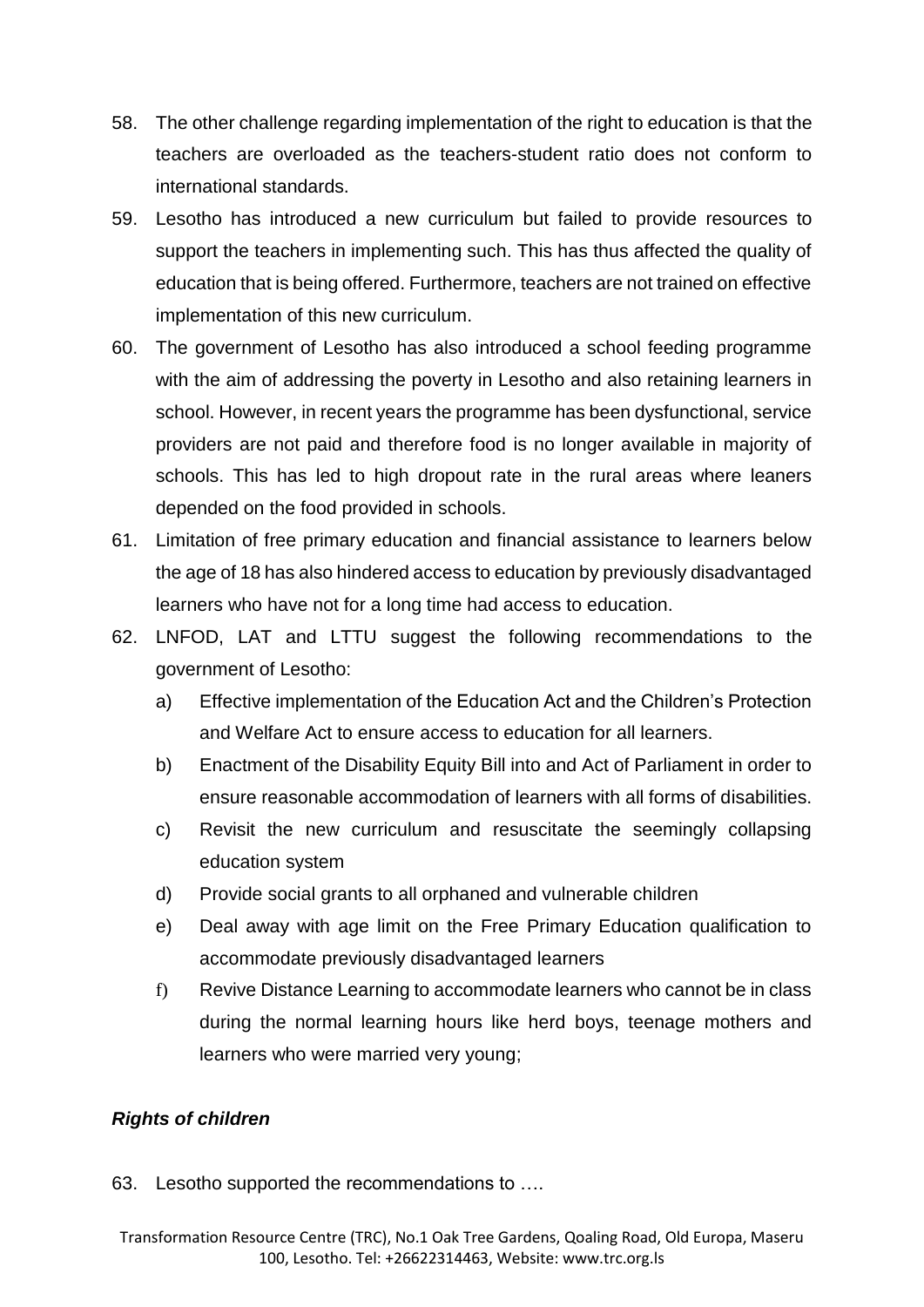- 64. Despite prohibition of child labour under both the Labour Code and Children's Protection and Welfare Act, children continue to be employed as domestic workers, hawkers, sex workers, herd boys and factory workers. However, the government fails to punish parents and guardians who expose children to work.
- 65. Although public awareness campaigns against child marriages are often held, early and forced child marriages continue to take place at an alarming rate in Lesotho. Owing to poverty and vulnerability, girls from under privileged families sink in, they are married off or get into marriage voluntarily with an aim to escape from their poverty. Because majority of the girls get married to older men than them, they are often subjected to oppression, domestic violence, and are exposed to maternal mortality due to bearing children while still young.
- 66. There are many children who grow up without their family, parents or any relative maintaining them; some are living by the streets (street kids). On the other hand, there are also kids who stay alone at home or with their elderly grandparents sometimes sick, who sleep with little or no food at all. And children living with their grant-parents live off the pension for their grandparents from the government, but the amount of money is not even enough to cover both the basic needs of the elderly and the children.<sup>21</sup>
- 67. In this regard, TRC, She-Hive and Sentebale suggests the following recommendations to the government of Lesotho:
	- a) Implementation of the laws against child labour and punishment of its perpetrators
	- b) Eradication of early and forced child marriages.
	- c) Financial and psychological support of vulnerable children with an aim of removing all children from the streets and reconciliation with families or placement in OVC homes.

**.** 

<sup>&</sup>lt;sup>1</sup> Rwanda, Ireland, Germany, Brazil, Canada, France, Norway, Slovenia and South Africa

<sup>2</sup> Constitutional Case No. 5/2010 LSHC 9

<sup>3</sup> Canada, Netherlands, Costa Rica,

<sup>4</sup> Recommendations by Slovenia and Ghana

<sup>5</sup> Costa Rica

<sup>6</sup> Sweden